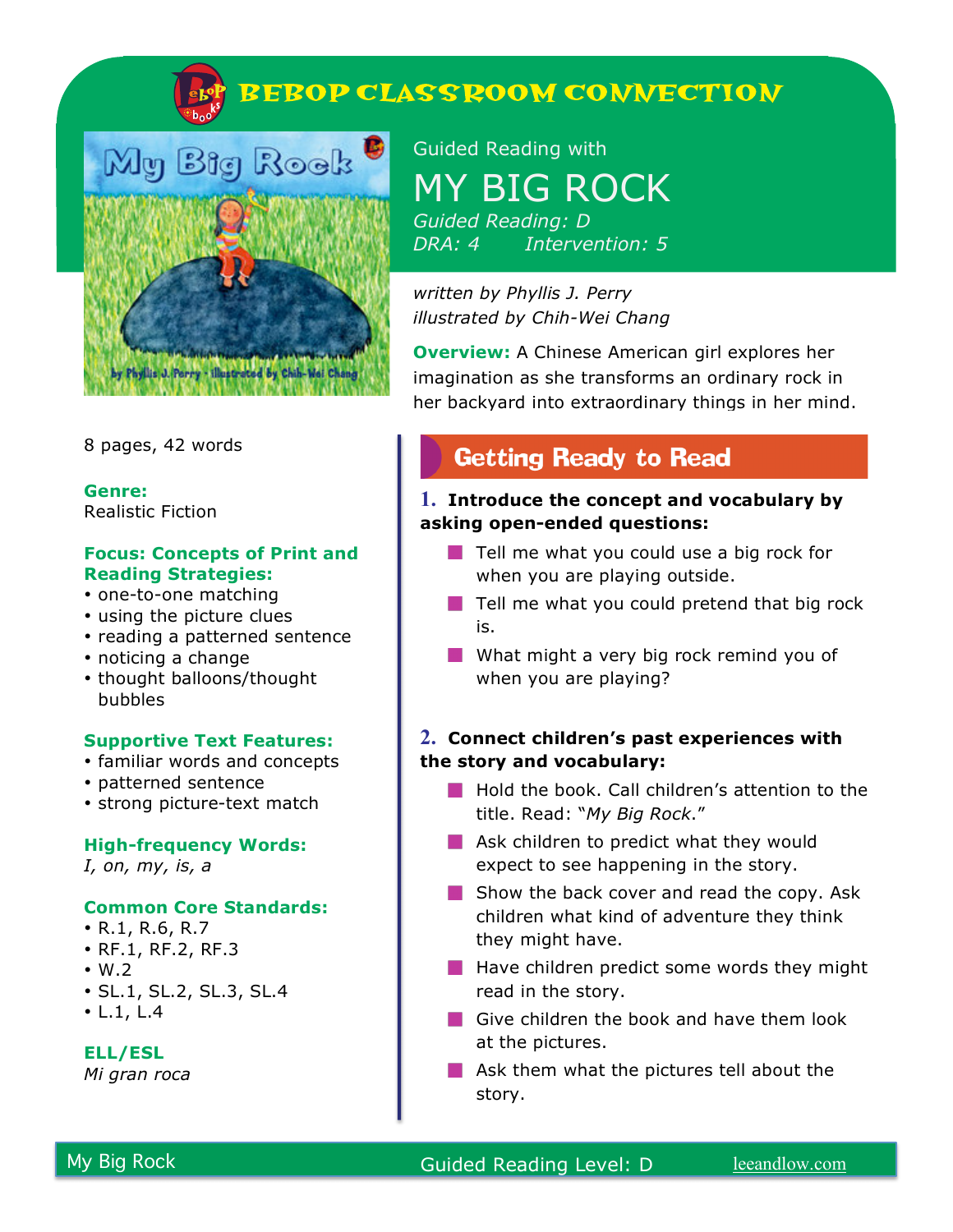**BEBOP CLASS ROOM CONNECTION** 

## **3. Remind children of the strategies they know and can use with unfamiliar words:**

- $\blacksquare$  Ask them, "What will you do if you come to a word you don't know?"
- **Encourage children to look at the** pictures and the beginning sound of the word.

### **4. Be aware of the following text features:**

- **The book contains familiar verbs: play,** *big, rock, horse, car, ship, rocket, castle.*
- $\blacksquare$  There is a patterned sentence: "My big rock is a \_\_\_\_\_\_."
- **Only one word changes on each page.**
- $\blacksquare$  The new word matches a picture that is highlighted in a thought balloon.
- $\blacksquare$  The first and last sentences are the same but are different from the rest of the story: "I play on my big rock."

# **Reading the Book**

**1. Set a purpose by telling children to read the book to find out what the girl is imagining.**

### **2. Have children read quietly, but out**

**loud.** Each child should be reading at his or her own pace. Children should not read in chorus. Listen to children as they read by leaning close or bending down beside each child.

## **3. Look for these reading behaviors during the first reading:**

- $\Box$  Do the words children say match the words printed in the book? (voice to print match)
- Do children look at the pictures before they read the text or after they read?
- What do they do if they encounter an unfamiliar word? (appeal to you, try a strategy)
- $\blacksquare$  Do their eyes go up to the picture before reading the new word in the pattern?
- $\blacksquare$  Are they saying the initial sounds of words before saying the whole word?
- **Are they saying individual letter sounds** /p/-/l/-/a/-/y/ or blending the sounds?
- Do they reread if they come to an unfamiliar or unknown word?
- $\blacksquare$  Have they self-corrected any mistakes?
- $\blacksquare$  Is there any inflection or speech-like sound to their reading?
- $\blacksquare$  Have they responded with a laugh or other sound as they read the text?
- $\blacksquare$  Do they make comments as they read?

## **4. As children read, suggest a reading strategy if they are struggling:** "Try

rereading the sentence. Try looking at the picture to make sense of the print." Encourage children to take a guess based on the subject of the book or to use the beginning sounds or known parts of the word.

## **5. Possible teaching points to address based on your observations:**

 $\blacksquare$  Discuss what the white dots connecting the girl and the white circles mean.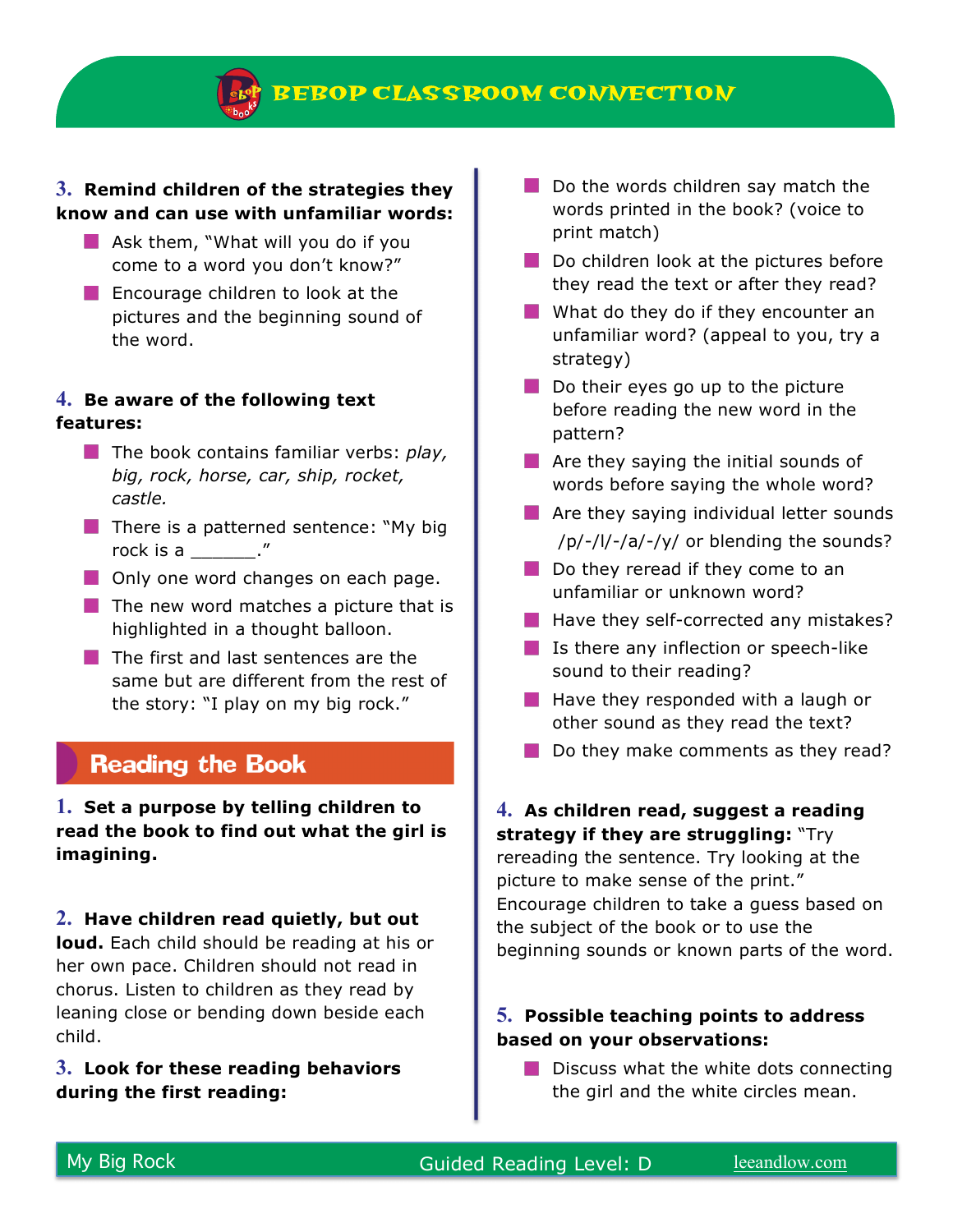

- **Point out how the illustrator used a** thought balloon to help with each new word.
- $\blacksquare$  Review using the beginning sound.
- $\blacksquare$  Model how to reread the sentence if it doesn't sound right or make sense.
- Model how to reread the sentence if it doesn't sound right or make sense.
- $\blacksquare$  Make sure children are reading each word.

# **After the First Reading**

**1. Have children talk about using one's imagination during play. What objects have they used to represent other objects during play?**

**2. Talk about the girl in the story and what the pictures tell us about her imagination.** 

**3. Brainstorm other objects the rock might represent.** 

**4. Point out how the picture adds details to what the sentence says on each page.**

# **Second Reading**

**1. Have children reread the book in a whisper voice or to a partner.**

**2. This is a time for assessment.** While they are reading, watch what children do and what they use from the teaching time. Alternatively, you might take a running record on one student as an assessment of the student's reading behavior.

## **Cross-Curricular Activities**

Language: Show children several boxes of different sizes or shapes. Have them decide what each one might be used for during play. Talk about how the boxes might be changed or modified.

Art: Give each child a piece of paper and have children tear their papers into a rock shape. Next, use colored paper and crayons to transform the paper rock into something else.

Science: Have children examine some rocks or pebbles. Use a hand lens to get a closer view. Discuss how the rocks are similar and different. If time permits, have children get to "know" their rocks very well by studying its shape, size, color, and so on. Put all the rocks in a pile and then have each child find his or her rock and tell the characteristics that identify the rock.

Math: Give each child two rocks of similar size. Have children decide which rock is heavier. Use a balance scale to text the two rocks. Discuss how the heavier rock will be lower on the balance scale. Have children tell whether or not their predictions were correct.

Social Studies: Go for a walk around the school and look for ways that rocks have been used. Why would a town or city use rocks for building, paving, and decorating?

Writing: Write a description of a rock that has been observed and studied.